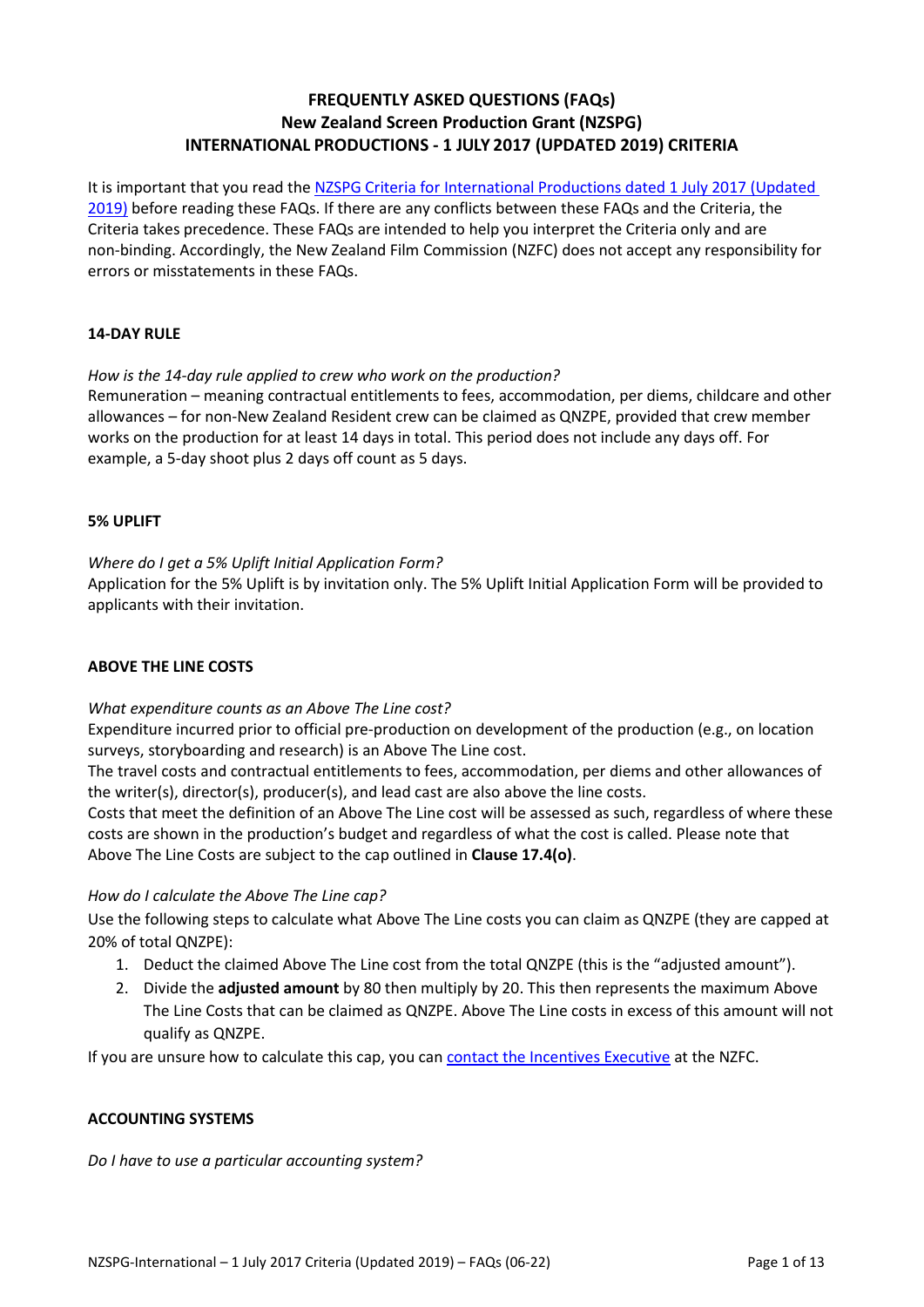No, but your accounting system should be one that is recognised and commonly used for production accounting. It needs to be set up in such a way to enable you to track and code all items of expenditure with reference to ONZPE and non-ONZPE in New Zealand dollars.

# *Is the cost of licensing accounting software QNZPE?*

The cost of licensing accounting software can be QNZPE if the copyright in the software is or was owned by a person or company that is a New Zealand resident for tax purposes (a "New Zealand Resident"), or the software was created in New Zealand for use in the production.

For example: My Digital Accounting Entertainment Solutions (MydaEs) cannot be claimed as QNZPE, because the copyright is owned by an Australian company. The cost of licensing Xero accounting software can be included as QNZPE, because copyright in the software is owned by a New Zealand Resident company.

## **ACCRUALS**

## *Can I include accrued expenditure in QNZPE?*

No, all QNZPE must have been incurred and paid at the time of Final application.

## *Can non‐cash payments be treated as QNZPE?*

No, for the purposes of the NZSPG scheme, only costs paid in cash can be included in QNZPE. In‐kind payments or similar do not qualify.

#### **APPLICATIONS**

#### *Who can apply?*

The applicant must be the entity responsible for all activities involved in making the production in New Zealand, or for the Post, Digital and Visual Effects (PDV) Grant, all PDV Activity in New Zealand. Only one entity per production is eligible for the Grant. The entity must also be a Special Purpose Vehicle (SPV) unless it falls within one of the exceptions, as per the requirements set out in **Clause 12** of the Criteria.

## *How long will it take to process my application?*

Provided all required information is included with your application, the NZFC will process applications as follows:

- Provisional applications: within 6-8 weeks from the date of the NZFC's acknowledgement letter.
- Final applications: within 3 months from the date of the NZFC's acknowledgement letter.
- Please note: acknowledgement letters will only be sent once the NZFC has checked that all required information has been received with your application.
- If the NZFC or an independent consultant requests further information from an application, it is expected that requests for further information should be provided within 3 days of a request being made. Delayed responses may cause processing time to be extended.

## *Do I have to apply for a Provisional Certificate?* (see also: **Registration**)

No, a Provisional Certificate is optional and can be applied for any time prior to Completion of the production **provided that the production has been registered with the NZFC within the relevant timeframe set out in Clause 26 of the Criteria.** For Live Action Productions this means before the start of Principal Photography in New Zealand and for PDV applications this is within 20 working days of acceptance of qualifying bid.

Applicants with a television or non-feature film production are strongly advised to apply for Provisional Certification to ensure the proposed format meets the relevant criteria.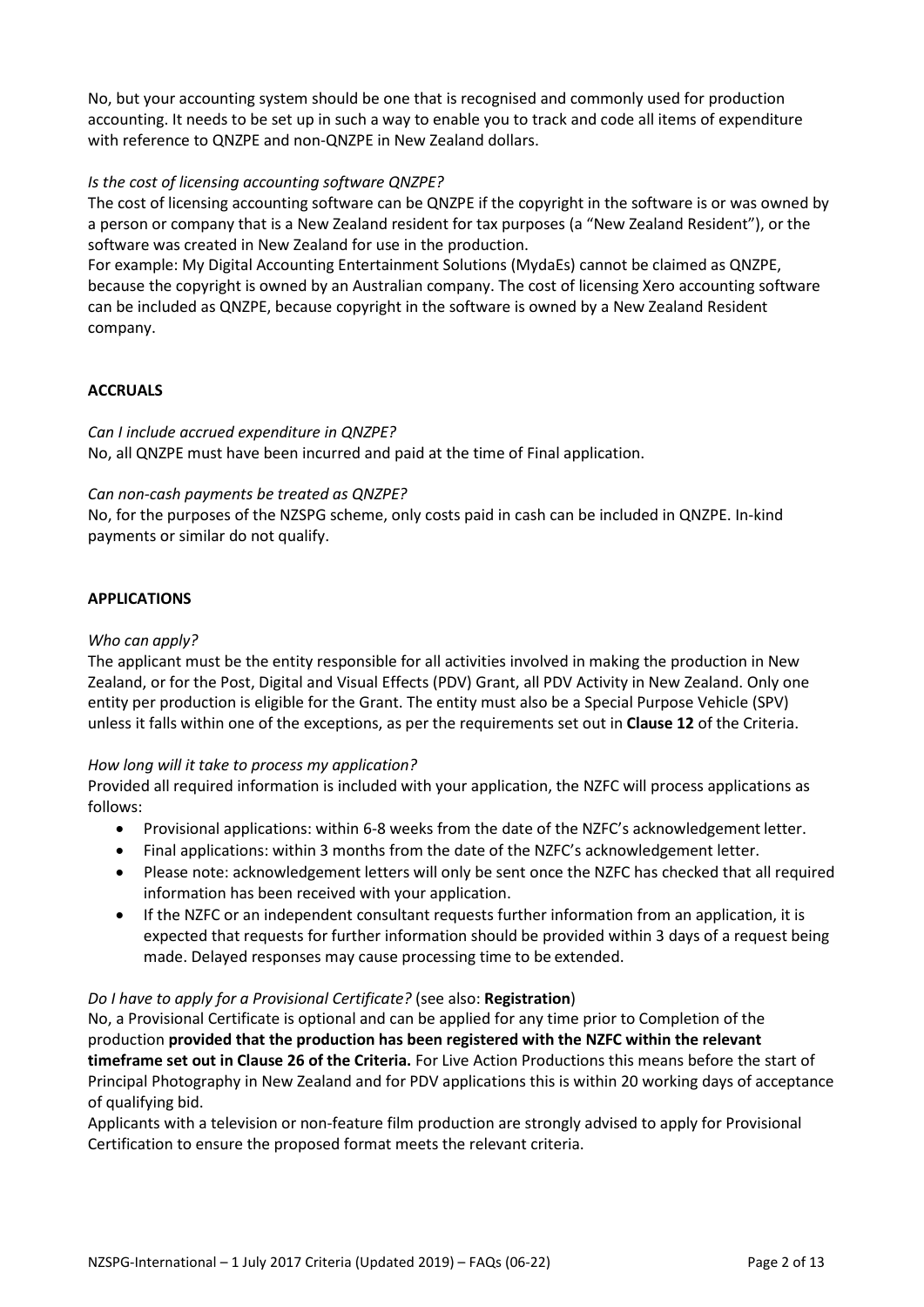Applicants who are invited to apply for the 5% Uplift must submit a complete 5% Uplift Initial Application Form to the NZFC prior to commencement of Principal Photography. Requirements for the 5% Uplift are set out in Appendix 3 of the Criteria.

# **APPLICATION FEES**

*The Criteria states that "expenditure on any application fees in relation to the International Grant" is excluded from QNZPE. Does this exclude the fees of advisors who have advised on the application process?* No. This exemption applies only to application fees that are payable directly to the NZFC. Application fees are not currently being charged, but should a fee be introduced, it will be excluded from QNZPE.

## **APPLICATION FORMS**

*Where can I get application forms?*

Application forms, except those for the 5% uplift, are available from the NZFC website:

[nzfilm.co.nz/incentives-co-productions/nzspg-international](https://www.nzfilm.co.nz/incentives-co-productions/nzspg-international)

Application forms are updated from time to time, so please ensure you download a new form each time you apply.

Please ensure that the application form and all attachments are submitted as separate documents (not scanned together) and that each attachment is named and numbered in accordance with the checklist at the back of the application form.

[Registration Form](https://www.nzfilm.co.nz/resources/nzspg-registration-form-%E2%80%93-international-1-july-2017) - must be submitted within the timeframes set out in **Clause 26** of the Criteria. For Live Action this means before the start of Principal Photography in New Zealand, for PDV within 20 working days of acceptance of qualifying bid.

[Provisional Application Form](https://www.nzfilm.co.nz/resources/nzspg-provisional-application-form-%E2%80%93-international-1-july-2017) - Provisional Certification is not mandatory and can only be applied for once a production is registered.

[Final Application Form](https://www.nzfilm.co.nz/resources/nzspg-final-application-form-%E2%80%93-international-1-july-2017) - must be submitted within **six months** after Completion of the production. Applicants are advised to pay close attention to this deadline, as Final applications will not be accepted after this period has lapsed.

Note that at Final application stage, all agreements that are submitted as attachments must be dated and signed by all parties to the agreement. This includes (but is not limited to): Above-The-Line agreements, distribution agreements and financing agreements.

Application for the 5% Uplift is by invitation only. Applicants who are invited to apply for the 5% Uplift will be provided with an Initial Application Form at the time of invitation.

(Application forms for the 1 August 2015 and 1 April 2014 Criteria are no longer available online - please contac[t nzspg@nzfilm.co.nz](mailto:nzspg@nzfilm.co.nz) if you require any documents or information related to these previous versions.)

## **APPORTIONMENT**

# *How should I apportion costs between qualifying and non‐qualifying services or between multiple productions or other activities?*

Apportionment is best dealt with on a case-by-case basis. However, there are some overriding guidelines:

- The proportion of costs claimed as QNZPE must be fair and reasonable in the circumstances.
- The amount claimed should reflect the provisions of any contract including the timing of any instalments of the agreed fee or cost.
- The amount claimed should also reflect the actual time spent providing qualifying services. This should be a portion of the actual time spent on the provision of all services, or the actual or carefully estimated use of a good or person by the production in New Zealand as a proportion of the total cost of that good or person over the same period of time.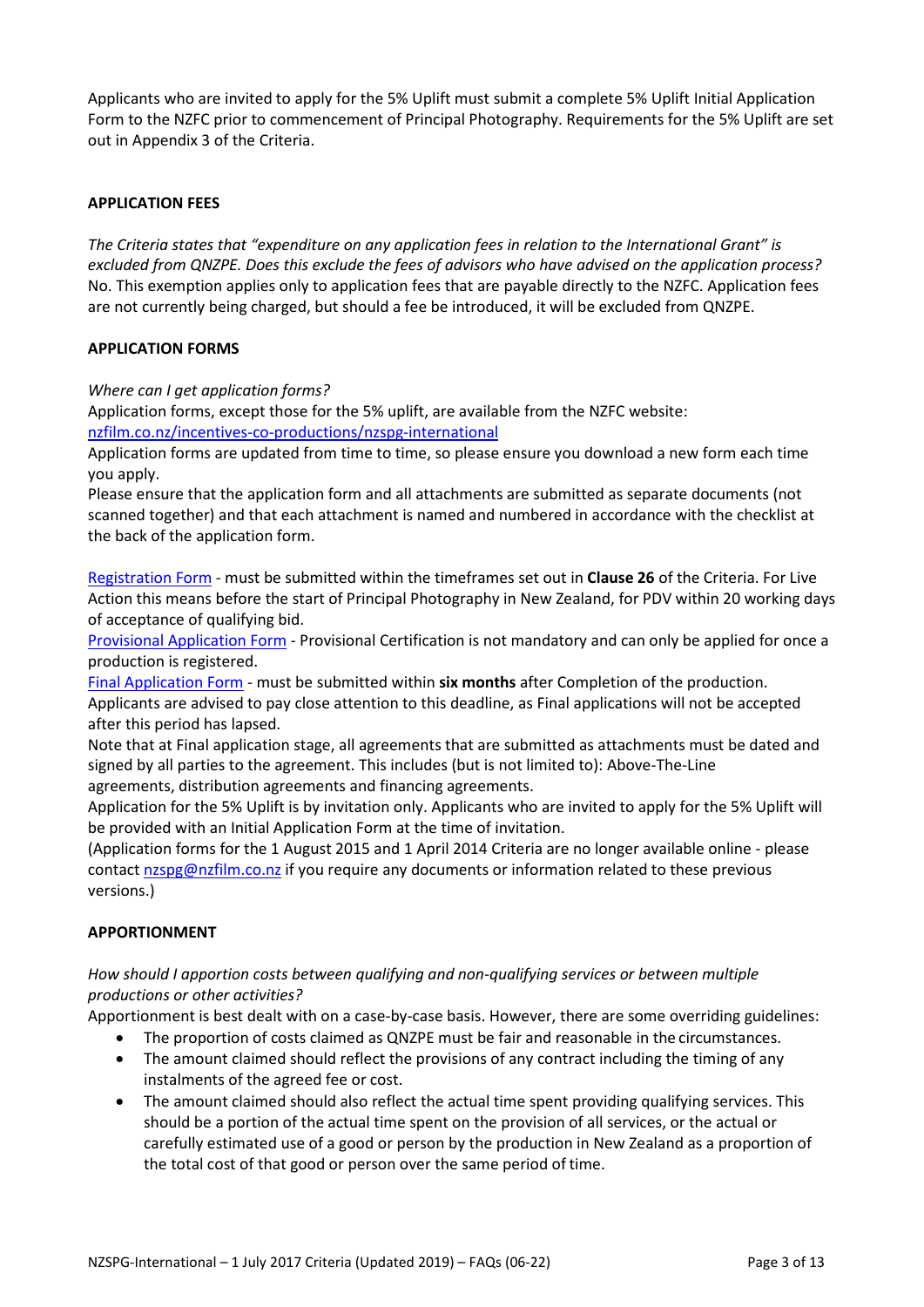When looking at apportionment the NZFC will review the relevant contract, the production travel schedule, the timing of payments and any other supporting information to determine what is a fair and reasonable apportionment. If you are unsure of how to apportion any costs, please contact the NZFC for guidance before you submit your application.

# **ASSETS**

# *Should I treat wardrobe and props as expenses or assets?*

It depends on what the value of each item is at the end of the production. If items have no value at the end of production and are thrown away or destroyed, then the full purchase price can be claimed as QNZPE. If there is still some value at the end of production and the item is sold or is deemed to be saleable, then the difference in price should be used for your QNZPE calculation. Usual accounting practices should be applied. Please refer to the IRD's website for information on depreciation used to estimate how much assets, props/wardrobe etc., are worth at the end of a shoot: [ird.govt.nz/income-tax/income-tax-for](https://www.ird.govt.nz/income-tax/income-tax-for-businesses-and-organisations/types-of-business-expenses/depreciation)[businesses-and-organisations/types-of-business-expenses/depreciation](https://www.ird.govt.nz/income-tax/income-tax-for-businesses-and-organisations/types-of-business-expenses/depreciation)

# **BUNDLING**

# *How does bundling work?*

If you bundle two or more productions together to achieve a total QNZPE of NZ\$30 million or more, then you can apply for a Grant provided that:

- each production within the bundle is a qualifying format and has QNZPE of at least NZ\$3 million; and
- Principal Photography or PDV Activity (as the case may be) is **completed** for all productions in the bundle within 36 months from the date the first production started Principal Photography/PDV Activity.

Please note that a production that has been the subject of a successful final application, whether as part of a bundle or by itself, is not eligible to form part of another final application as part of a bundle.

## *Who can apply for a bundle?*

The applicant for each production within a bundle must be the same entity or a Related Entity, or each production must have the same Creative Producer who is a New Zealand Citizen or Permanent Resident. Refer to **Appendix 1** of the Criteria for further definitions.

# **BUSINESS OVERHEADS**

## *What business overheads are subject to the cap?*

The cap on New Zealand business overheads applies to the total amount claimed for the general business overheads of the applicant and any associate entities (including parent and subsidiary entities). The business overheads of New Zealand‐based entities for services performed in New Zealand only can be QNZPE. Business overheads are generally accepted to mean the ongoing expenses necessary to maintain the business operation, and may not necessarily be directly attributed to the specific cost of making the production.

The business overheads of a New Zealand registered company that does not have a functioning office in New Zealand will not qualify.

## *How do I calculate the business overheads cap?*

Use the following steps to calculate what business overheads you can claim as QNZPE (they are capped at 5% of total QNZPE or NZ\$500,000 - whichever is lesser):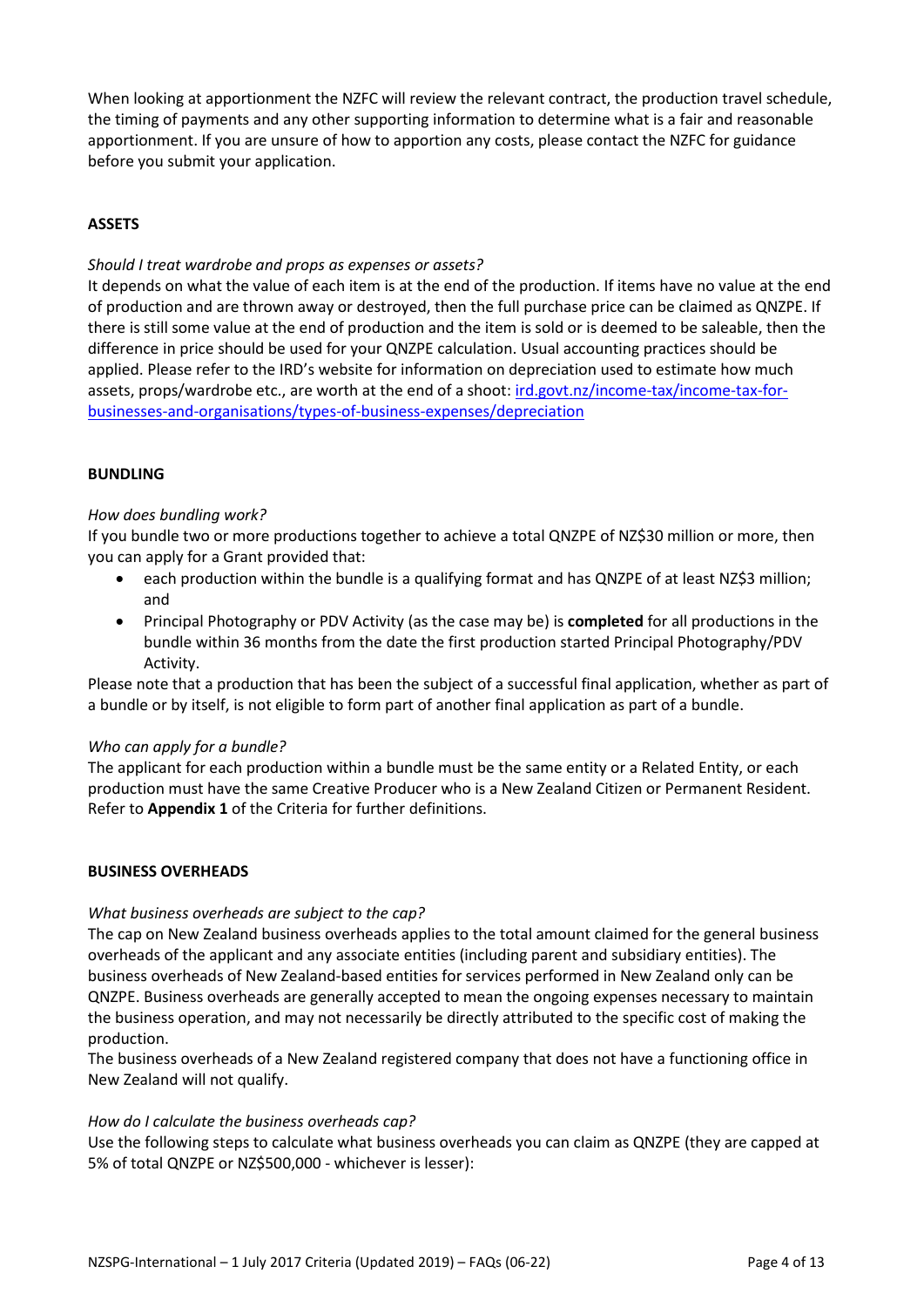- Deduct the claimed overhead from the total QNZPE (this is the "adjusted amount").
- Divide the adjusted amount by 95 then multiply by 5. This then represents the maximum business overhead that can be claimed as QNZPE (as long as it does not exceed \$500,000). Any business overheads in excess of this amount will not qualify as QNZPE.

If you are unsure how to calculate this cap, please contact [nzspg@nzfilm.co.nz.](mailto:nzspg@nzfilm.co.nz)

# **CARNET**

# *Can I claim the cost of a carnet as QNZPE?*

A carnet fee paid to a New Zealand entity (usually the Chamber of Commerce) to organise the bond amount to be deposited with Customs can be claimed as QNZPE provided it relates to goods to be used on the production. The "carnet bond" itself cannot be claimed as QNZPE.

# **CAST AND CREW PERKS**

# *What are cast and crew "perks"?*

Extra benefits provided to cast and crew are assessed as perks and do not count as QNZPE, unless the applicant is contractually obliged to provide the "perk" to the relevant cast or crew member in relation to their services in New Zealand. This may include: personal tax advice, gym memberships, childcare worker/tutor services or companion airfares (provided they meet the requirements of **Clause 17.3(c)** of the Criteria).

## **COMPLETION**

## *When is a production considered to be completed?*

A production is completed when it is first in a state where it could reasonably be regarded to be ready for distribution, broadcast or exhibition to the public. Refer to **Appendix 1** of the Criteria for the definition of "Completed". This is relevant as you must submit your Final application no later than **six months** after completion of the production.

## **CRITERIA**

## *Which Criteria applies to my production?*

The [NZSPG Criteria for International Productions dated 1 July 2017 \(Updated 2019\)](https://www.nzfilm.co.nz/resources/nzspg-international-criteria-1-july-2017-updated-2019) applies to productions that start Principal Photography, or PDV Activity in New Zealand **on or after** 1 December 2019. The [previous version of the 1 July 2017 Criteria](https://www.nzfilm.co.nz/resources/nzspg-criteria-international-1-july-2017) applies to productions that have either:

- Started Principal Photography, or PDV Activity, in New Zealand **before** 1 December 2019; **OR**
- Received a Provisional Certificate dated **on or before** 30 November 2019 and started Principal Photography, or PDV Activity, before expiry of that Provisional Certificate.

If you are unsure which Criteria applies to your production, please contac[t nzspg@nzfilm.co.nz.](mailto:nzspg@nzfilm.co.nz) (Please note, the 1 August 2015 and 1 April 2014 Criteria are no longer online. Please contact us if you require any documents or information related to these versions.)

## **CREDITS AND PROMOTIONAL MATERIAL**

*Do I have to provide a credit and NZFC logo in the completed production and promotional materials to the*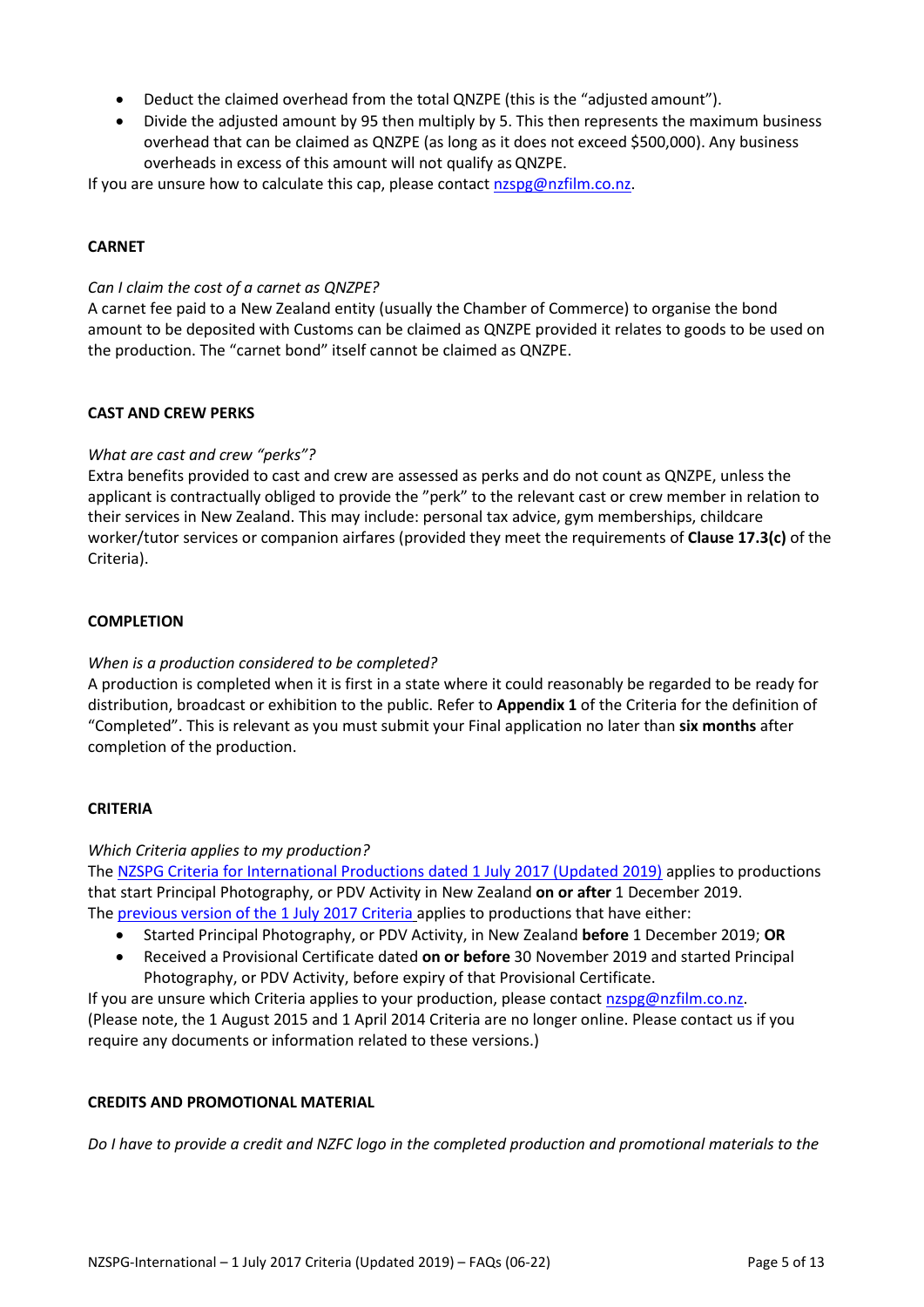# *New Zealand Government via the NZFC?*

Yes, this is mandatory. If there are exceptional circumstances which mean you are unable to provide a credit, logo and/or promotional materials, you will need to discuss this with the NZFC before submitting your Final application. Waivers of this requirement will only be given where the applicant is genuinely not in a position to satisfy this requirement.

Please email [nzspg@nzfilm.co.nz](mailto:nzspg@nzfilm.co.nz) to obtain the current version of the NZFC logo.

The promotional material schedule can be viewed on the NZFC website: [nzfilm.co.nz/resources/nzspg-info](https://www.nzfilm.co.nz/resources/nzspg-info-sheet-promotional-materials-schedule)[sheet-promotional-materials-schedule‐](https://www.nzfilm.co.nz/resources/nzspg-info-sheet-promotional-materials-schedule)materials‐schedule

## **CURRENCY**

*Can transactions through offshore bank accounts or in non‐New Zealand currencies be included in QNZPE?* Yes, provided the applicant incurred the cost and the payment otherwise qualifies as QNZPE. Please note: payments made in a foreign currency must be converted into New Zealand dollars on a monthly basis at the mid‐month exchange rate published on the IRD website for the month in which the payment was made: [ird.govt.nz/managing-my-tax/overseas-currency-conversion-to-nz-dollars](https://www.ird.govt.nz/managing-my-tax/overseas-currency-conversion-to-nz-dollars)

## *How do I decide what exchange rate to use for non‐New Zealand dollar costs?*

For the purpose of converting foreign currency amounts to New Zealand dollars in an application you must use the mid-month exchange rates published on the IRD's website: [ird.govt.nz/managing-my-tax/overseas](https://www.ird.govt.nz/managing-my-tax/overseas-currency-conversion-to-nz-dollars)[currency-conversion-to-nz-dollars](https://www.ird.govt.nz/managing-my-tax/overseas-currency-conversion-to-nz-dollars)

## *Can I preset an exchange rate prior to production?*

Yes, but only for the purpose of meeting the expenditure threshold and onlyif:

- Your estimated QNZPE is close to the relevant expenditure threshold;
- Part of that amount will be spent in non‐New Zealand dollars; and
- You are concerned that the exchange rate fluctuations over the production period may lead to your actual expenditure falling below the relevant threshold.

To apply for a preset exchange rate, you must first register your production as per clause 26, then submit a Provisional application no earlier than 3 months prior to the commencement of Principal Photography or PDV Activity in New Zealand.

The pre‐set rate only applies to the calculation of the spend threshold **only**. The mid‐month exchange rate published on the IRD website for the month in which the relevant payment was made will be used to calculate the Grant amount. Once you have received a preset rate, you may not apply for a new preset rate unless you are submitting a new Provisional application (and you pay an application fee if an application fee is payable).

At the time of your Final application, the IRD mid-month rate for the month in which the relevant payment was made must be used. Once an application is approved, the Grant is paid on the actual QNZPE incurred (not the amount calculated using the preset rate).

## **DEVELOPMENT COSTS**

*Can development and pre‐production expenditure be claimed as QNZPE?*

Yes, but only New Zealand development and pre‐production expenditure will qualify as QNZPE. Please note that Development Expenditure (defined in **Appendix 1** of the Criteria) is subject to the cap on Above The Line Costs (see **Above The Line Costs***)*.

#### **ENTERTAINMENT**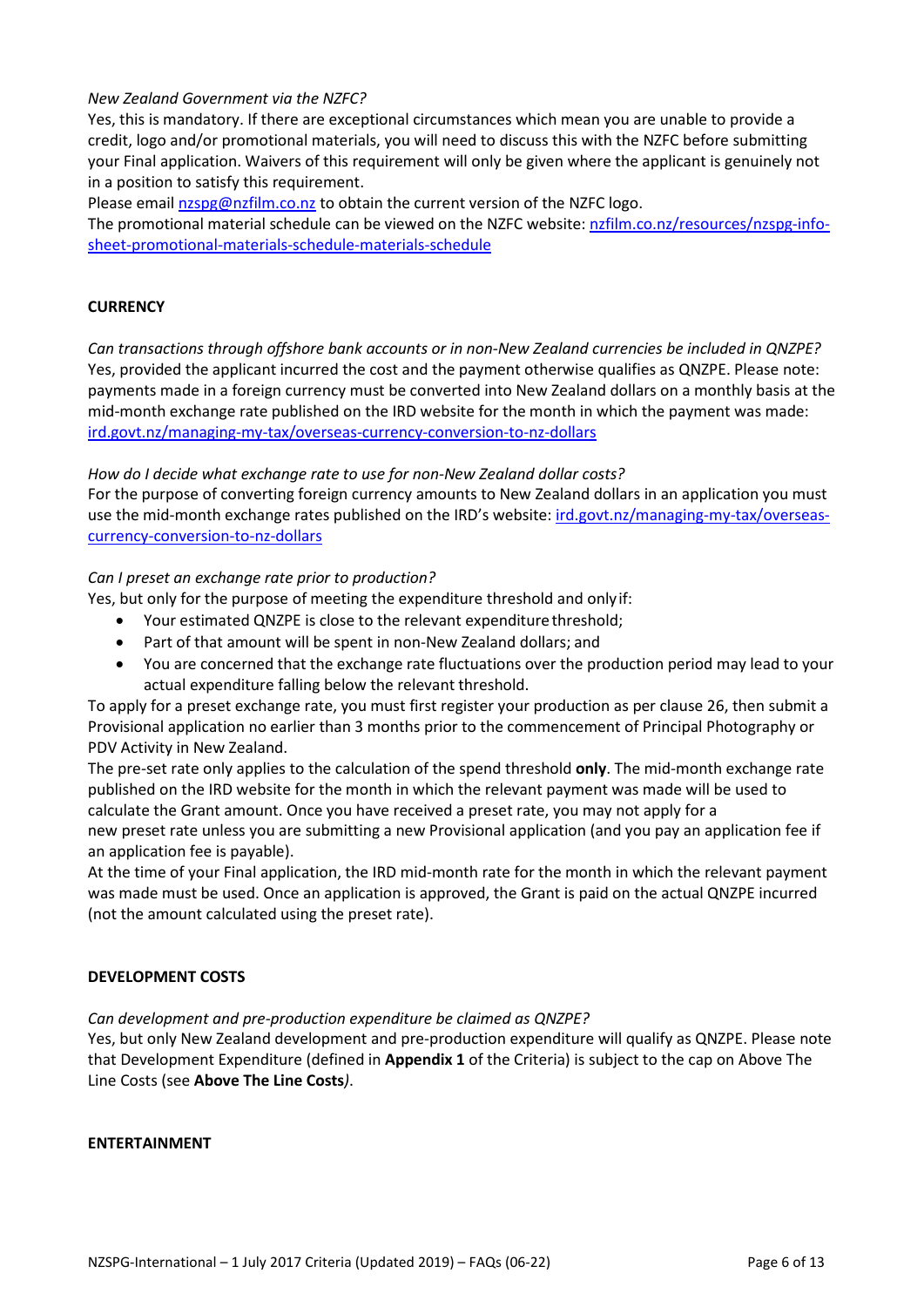*Can I claim for meals in restaurants when they are part of meetings to discuss the production?* No. Meals outside the production base can only be claimed as QNZPE where they are provided instead of standard production catering for crew and cast (i.e., crew working away from set, during recces, etc). In all cases, including on-screen, if a meal includes alcohol the cost of the entire meal will be assessed as "entertainment" and excluded from QNZPE.

## **FINANCING**

*Do any financing costs qualify as QNZPE?* No, all financing expenditure is non‐QNZPE for international productions.

## **FLIGHTS**

*Can I claim the cost of my incoming flight as QNZPE if it includes a stopover?* No, only the cost of a direct incoming journey to New Zealand can be QNZPE. If your incoming journey includes a stop-over the NZSPG Panel will determine the cost of an equivalent incoming journey without a stop-over and this will be the amount claimable as QNZPE.

# **FREIGHT**

*The Criteria states that the cost of "international freight (including excess baggage and freight within a country other than New Zealand)" is excluded from QNZPE. Does this mean that the cost of freight between New Zealand and another country is excluded?*

Yes. All freight between New Zealand and another country is excluded from QNZPE.

*Does the "freight" exclusion from QNZPE include couriers?* Yes. The exclusion covers all types of freight, including courier delivery.

# **GOODS SOURCED FROM OVERSEAS**

Refer to **Clause 17.2** of the Criteria.

*What do I need to do if I want to claim the cost of a good sourced overseas as QNZPE?* To include a good sourced from overseas as QNZPE, the good must either fit the General QNZPE definition or be a "specific inclusion".

If you want to include a good sourced from overseas as QNZPE, the onus is on you to explain the basis on which you think the good is qualifying and to provide relevant evidence. For example, if you think that a good sourced from overseas should qualify as General QNZPE, you must include with the application:

- Evidence that the good is not otherwise available in New Zealand. This evidence could take the form of confirmation from New Zealand suppliers of similar goods that they do not have the good; **and**
- Evidence that the good is purchased, hired or leased in New Zealand from a New Zealand Resident who is a habitual supplier of those goods in New Zealand.

## *What is a "habitual supplier" of goods?*

In general, a habitual supplier of goods will be a supplier who regularly and continually supplies the good in question (or regularly and continually supplies goods of the same kind or class as the good in question). For example, a furniture shop that regularly sells couches would be considered a "habitual supplier" of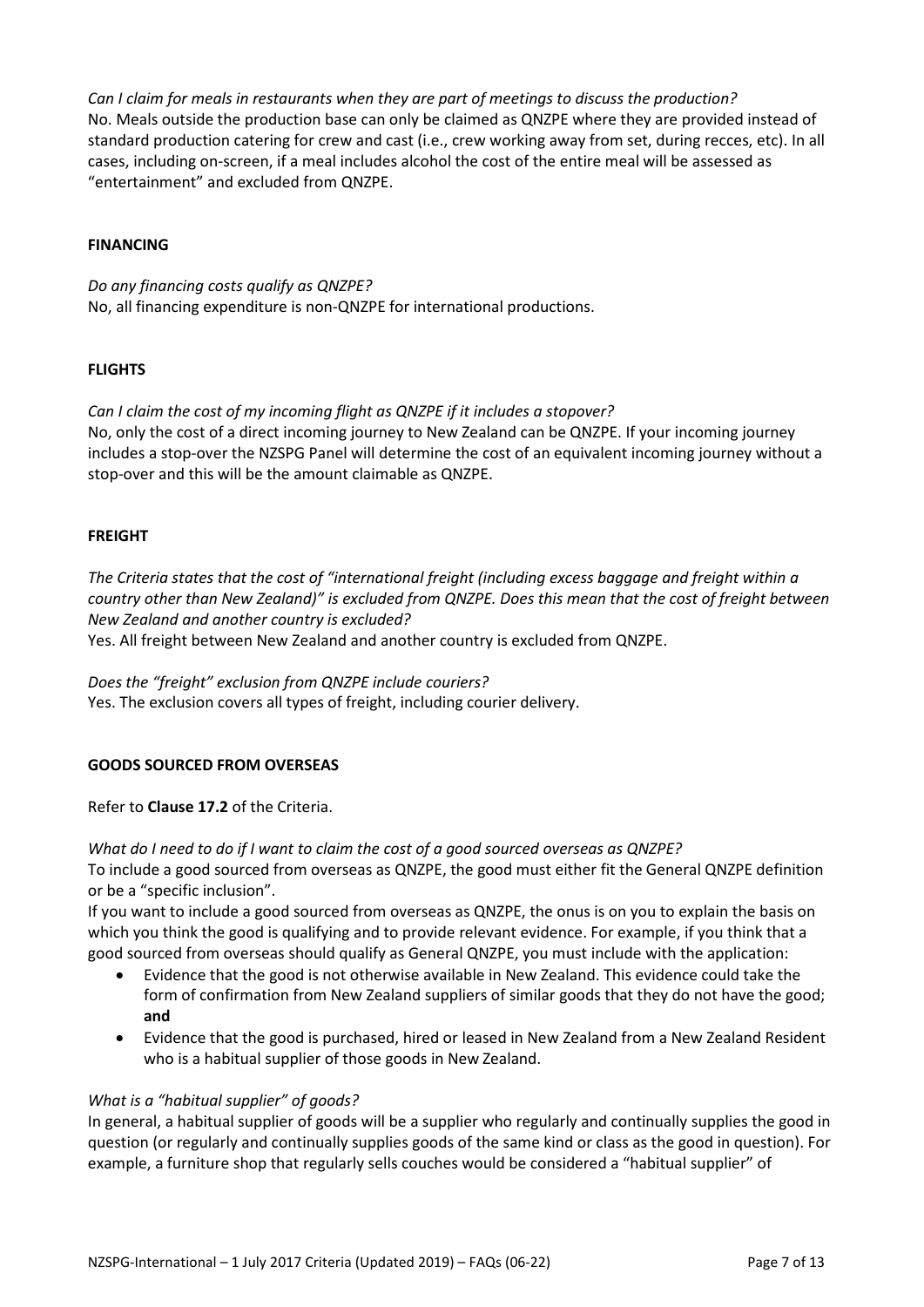couches.

## **GRATUITIES**

## *If I give a gratuity, can I claim that as QNZPE?*

Gifts and gratuities are not QNZPE. Gratuities include tips, koha, vouchers and similar payments for which no invoice or receipt is provided. However, if you obtain a receipt from the person to whom the gratuity/koha was paid, and this was an expense of the production in New Zealand, then you can claim this as QNZPE.

## **GUILD PAYMENTS**

*Can I claim the Screen Production and Development Association (SPADA) Levy as QNZPE?* Yes, the SPADA Levy qualifies as QNZPE. Payments to other New Zealand guilds or industry associations (e.g., NZ Writers Guild) will also qualify, however any payments to overseas guilds or industry associations will not qualify as QNZPE.

## **INSURANCE PROCEEDS**

# *How do I treat the proceeds of an insurance claim?*

Proceeds from an insurance claim do not need to be deducted from your QNZPE. For the purposes of the NZSPG, insurance proceeds are treated the same as any other income received to finance budget overages. To the extent that you incur additional expenditure due to an 'insurance event', you can add this expenditure to your claim, provided it is QNZPE.

## **KOHA** (see **Gratuities**)

## **MUSIC LICENCES**

*Can I claim the cost of licences for New Zealand music if the cost is paid to an offshore record company?* Yes, provided the original owner of the copyright is a person or company who is, or was, resident in New Zealand for tax purposes \*.

It is common for an offshore record company to own the copyright in a sound recording. It is likely that the performer or composer of the sound recording was the original owner of the copyright in that recording. If the performer or composer is the original owner of the copyright and they are or were a New Zealand Resident, then licence fees for that recording payable to offshore record companies can be treated as QNZPE.

\* The definition of New Zealand Resident used in the Criteria refers to the definition of New Zealand resident in the Income Tax Act 2007. For further information on New Zealand tax residency, please refer to the IRD's website: [ird.govt.nz/international/residency/](http://www.ird.govt.nz/international/residency/)

## **NEW ZEALAND PRODUCTIONS**

*Can a New Zealand Production qualify for an International Grant?* Yes, provided that:

• the production meets the relevant International Criteria; and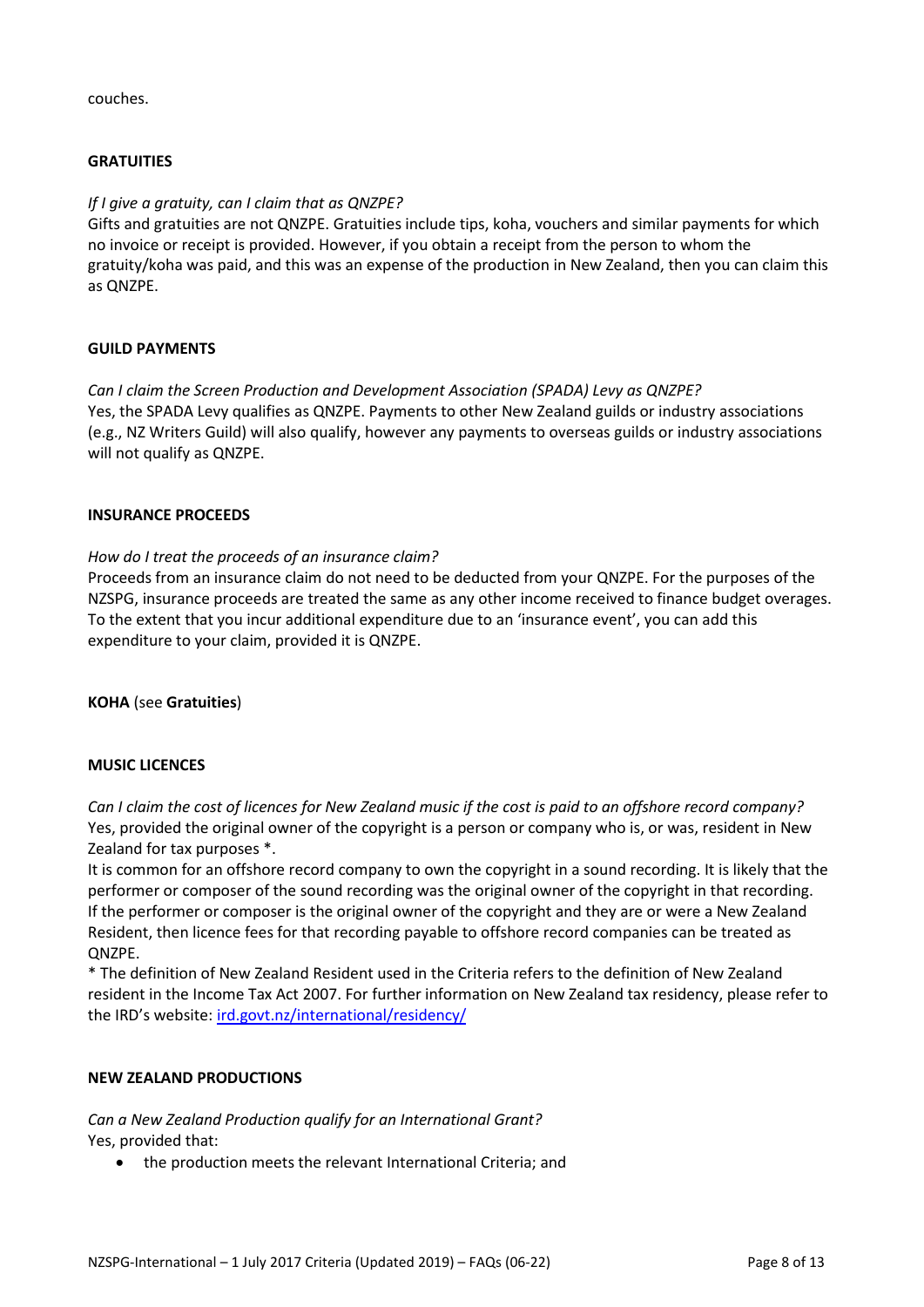in the case of a television or other non-feature film, it is not principally made for the New Zealand market.

NB: a production can only apply for one Grant (a New Zealand Grant, International Grant or PDV Grant).

## **NON-ARM'S LENGTH EXPENDITURE**

## *How are non-arm's length (related party) transactions assessed?*

Non-arm's length expenditure is not approved at Provisional stage. You may request a non-binding opinion on your budgeted non-arm's length expenditure at the Provisional application stage – this request should be presented in writing with your Provisional application.

Non-arm's length expenditure is carefully reviewed at Final application to ensure it is commercially reasonable, and qualifies as QNZPE, in line with clause 21 of the criteria. This will include: reviewing these costs in light of the schedule and the overall resourcing of the production (including total arm's length and non-arm's length spend), in the relevant area e.g., accounting, production management or post-production etc.

## **NON‐NEW ZEALAND CAST AND CREW**

*If I use non‐New Zealand cast and crew on the production, do their costs qualify as QNZPE?* There are different rules for cast and crew. Non-resident crew costs for the portion of their time spent working on the production in New Zealand are QNZPE provided the crew member has spent at least 14 days in total working on the production in New Zealand.

Similarly, non‐resident cast costs that are attributable to their time in New Zealand working on the production, are QNZPE but there are no minimum number of working days on the production required. Please refer to the FAQ on **Apportionment** to determine how to apportion costs between work in New Zealand and work in another country.

## **NZSPG PANEL DECISIONS** (see **Panel Decisions**)

# **OTHER NEW ZEALAND SCREEN INCENTIVES AND PRODUCTION FUNDING**

*Can I access other New Zealand screen incentives if I apply for a NZSPG for International Productions?* A production cannot receive a New Zealand Grant and an International Grant or receive any other New Zealand Government finance or tax incentives. A production may receive development funding or other non‐production funding provided by the New Zealand Government or its non-screen agencies.

## **OVERHEADS** (*see* **Business Overheads***)*

## **PANEL DECISIONS**

## *Can I appeal NZSPG Panel decisions?*

Decisions of the NZSPG Panel are final and cannot be appealed. Prior to each meeting, the NZFC or the independent consultant will attempt to advise applicants of any proposed adjustments to the claimed QNZPE and applicants will have an opportunity to comment on those adjustments. Applicants' comments will be reported to the NZSPG Panel.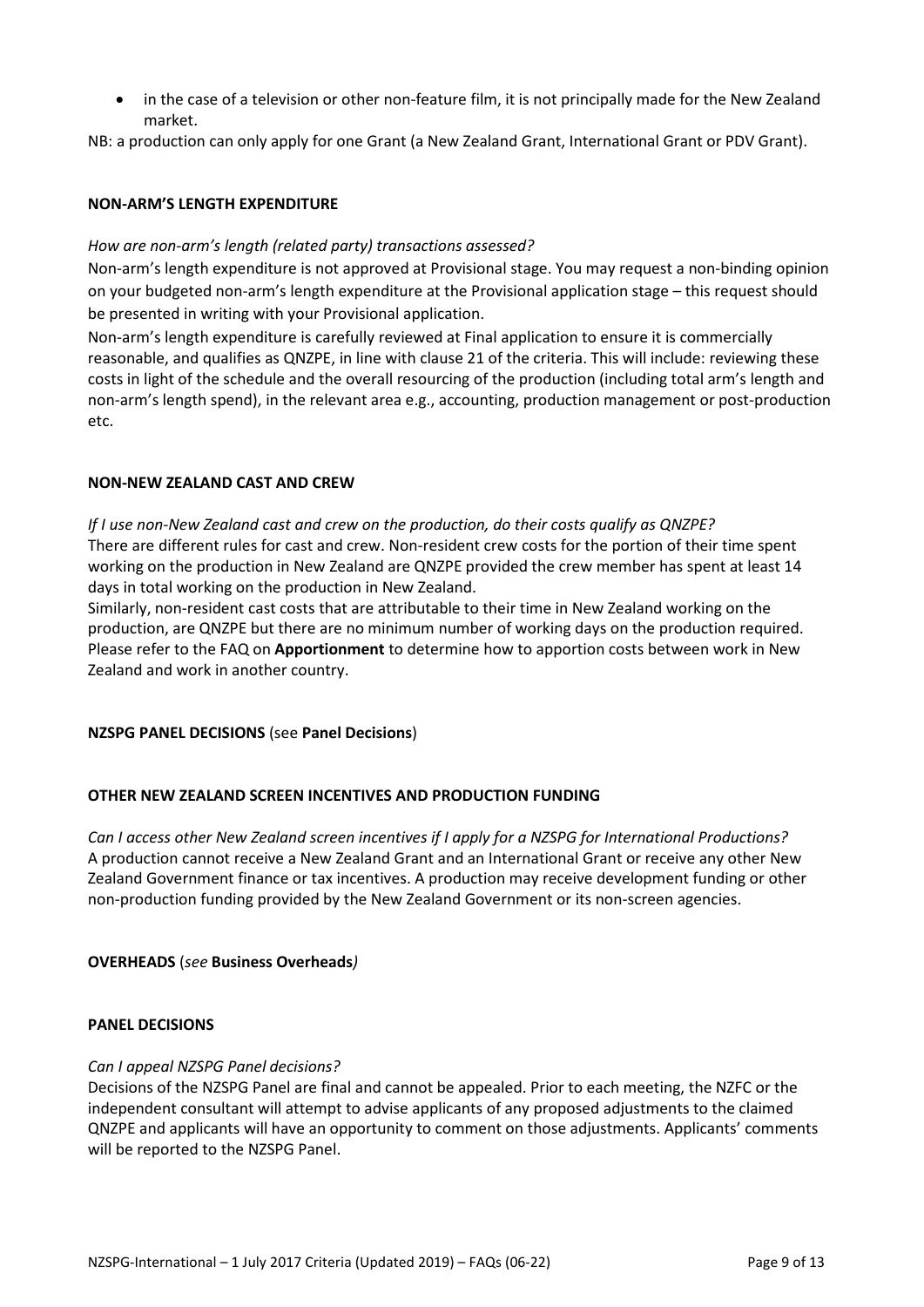#### *Who sits on the NZPSG Panel?*

Information about the make‐up of the Panel is in **Clause 43** of the Criteria.

## **PAYMENT**

*What happens if I submit my Final application, then realise that I forgot to claim some QNZPE?* Provided the application has not yet been considered by the NZSPG Panel, you can choose to withdraw the application and resubmit it with the additional QNZPE included. However, the additional QNZPE will need to be covered by the auditor's report and the resubmission must occur within six months from Completion of the production. A further application fee may be payable.

#### *When is the Grant paid?*

Once your final application has been approved you will be sent an approval letter along with an invoice template with submission details. Send your invoice, formally verified New Zealand bank account details and a copy of your approval letter, to the Ministry of Business, Innovation and Employment. Payment will be made into the nominated bank account within 10 business days of receipt of the invoice and attachments. The Grant must be paid into a New Zealand bank account.

## **PDV ACTIVITY**

*If my PDV supplier sub‐contracts part of its services outside New Zealand, do these costs count as QNZPE?* No – see **Services Outside New Zealand***.*

#### **PERSONAL ASSISTANTS**

*Can fees for assistants to executive producers be claimed as QNZPE?* Only if their fees are specifically contracted to the production.

## **PRINCIPAL PHOTOGRAPHY**

*My production is an animation, so how do I define the "principal photography" period?* The production of the computer‐generated image (CGI) commences at the point the asset (object/character) to be animated along with the pre‐visualisation development to establish the size, shape and movement of these CG assets are locked and approved. These assets then become the elements to create shots (images) that are all computer generated within live action photography. A full definition of Principal Photography for all formats is set out in **Appendix 1** of the Criteria.

#### **PRODUCTION INSURANCE**

*The Criteria states that "production insurance" is excluded from QNZPE. Is vehicle insurance included in the definition of "production insurance", and therefore excluded?*

No, vehicle insurance is not included within the definition of "production insurance" and is not specifically excluded from QNZPE. Vehicle insurance can qualify as QNZPE if it meets the General QNZPE definition in **Clause 17.2** of the Criteria.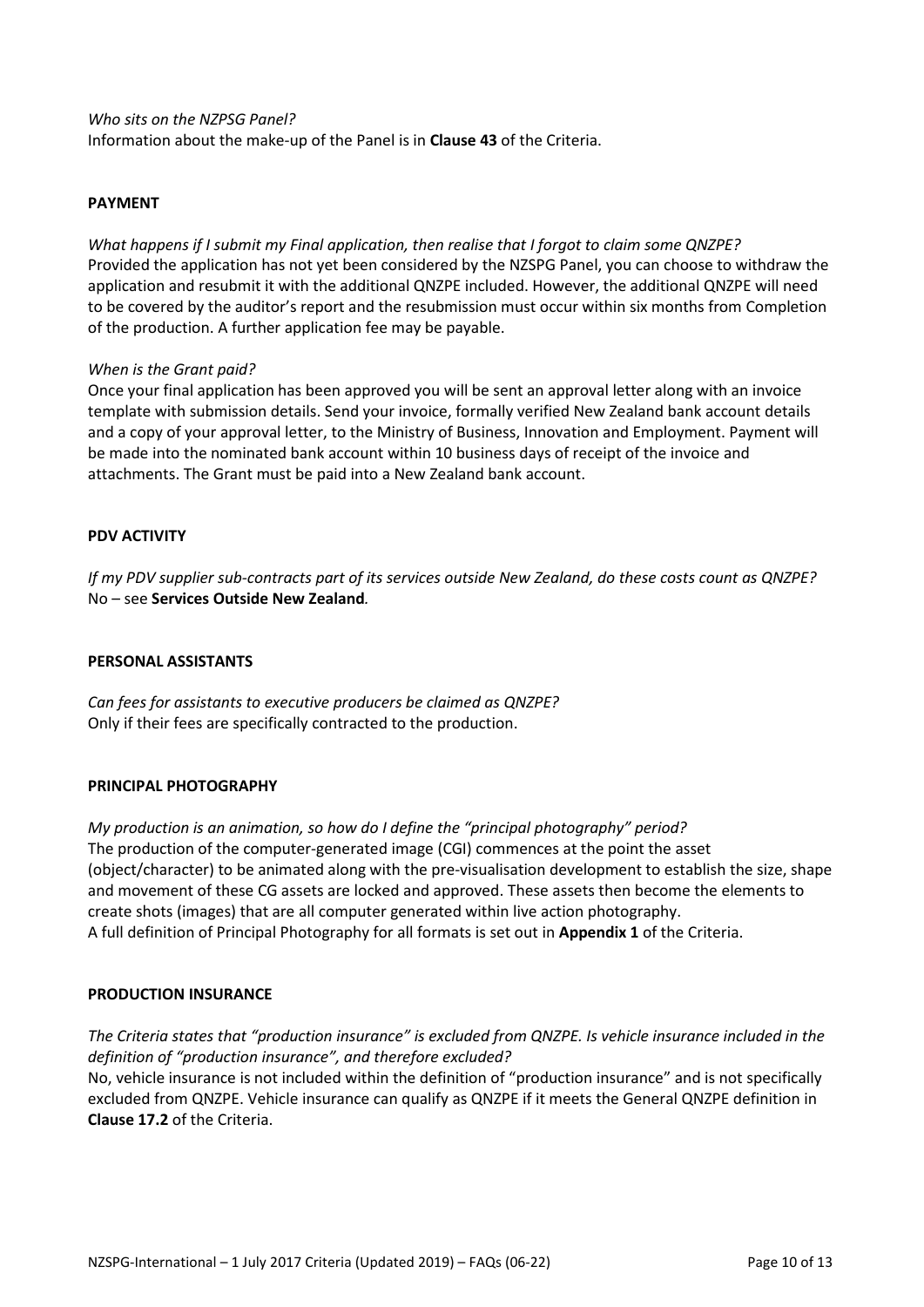## **PROVISIONAL CERTIFICATION** (see **Applications**)

#### **PUBLICITY AND PROMOTION EXPENDITURE**

*Do costs relating to publicity and marketing materials qualify as QNZPE?* Yes, but only if the publicity and marketing services are provided and paid for in New Zealand before completion of the production.

#### **REGISTRATION**

#### *Do I need to register the production with the NZFC?*

Yes, all applicants **must** register their production with the NZFC within the timeframes set out in **Clause 26** of the Criteria. For Live Action Productions this means before the start of Principal Photography in New Zealand and for PDV applications this is within 20 working days of acceptance of qualifying bid. The registration form is available [here,](https://www.nzfilm.co.nz/resources/nzspg-registration-form-%E2%80%93-international-1-july-2017) or you can request a copy by contacting [nzspg@nzfilm.co.nz.](mailto:nzspg@nzfilm.co.nz) Productions that do not register within the relevant timeframes will not be eligible for the NZPSG. **NB** – per **Clause 27** of the Criteria, as a condition of registration, applicants must also inform the NZFC in writing as soon as practicable if, following registration, the estimated QNZPE for a production changes by NZ\$10 million or more.

#### **SERVICES OUTSIDE NEW ZEALAND**

*I have contracted a New Zealand company to work on the film. Are all of their costs automatically QNZPE?* No, just because payment is made to a New Zealand company it does not mean all of its costs are automatically QNZPE.

Unless captured by a "specific inclusion" in the Criteria (see **Clause 17.3** of the Criteria), expenditure attributable to a supplier performing any element of its services outside New Zealand will be excluded from QNZPE and must be separately identified in any invoices.

This requirement is particularly relevant to PDV Activity, where the majority of the expenditure is often payable to one supplier. The applicant for a PDV Grant must require suppliers of PDV Production services to provide invoices which are broken down to show the cost of New Zealand‐based services and non‐New Zealand‐based services. Only services provided physically in New Zealand areQNZPE.

#### **SOFTWARE LICENCES**

#### *Is the cost of a software licence QNZPE?*

This is treated in the same way as the acquisition of other intellectual property (e.g., music licences). Therefore, if the underlying intellectual property in the software was created in New Zealand for use in the production or the original owner of the intellectual property is or was a New Zealand Resident the costs can be claimed. Examples of software licences that are not QNZPE are SyncOnSet and MydaEs.

## **SCREEN PRODUCERS AND DIRECTORS ASSOCIATION (SPADA) LEVY**

#### Can I claim the SPADA Levy as QNZPE?

Yes, the SPADA Levy qualifies as QNZPE. However, any payments to overseas guilds or industry associations will not qualify as QNZPE.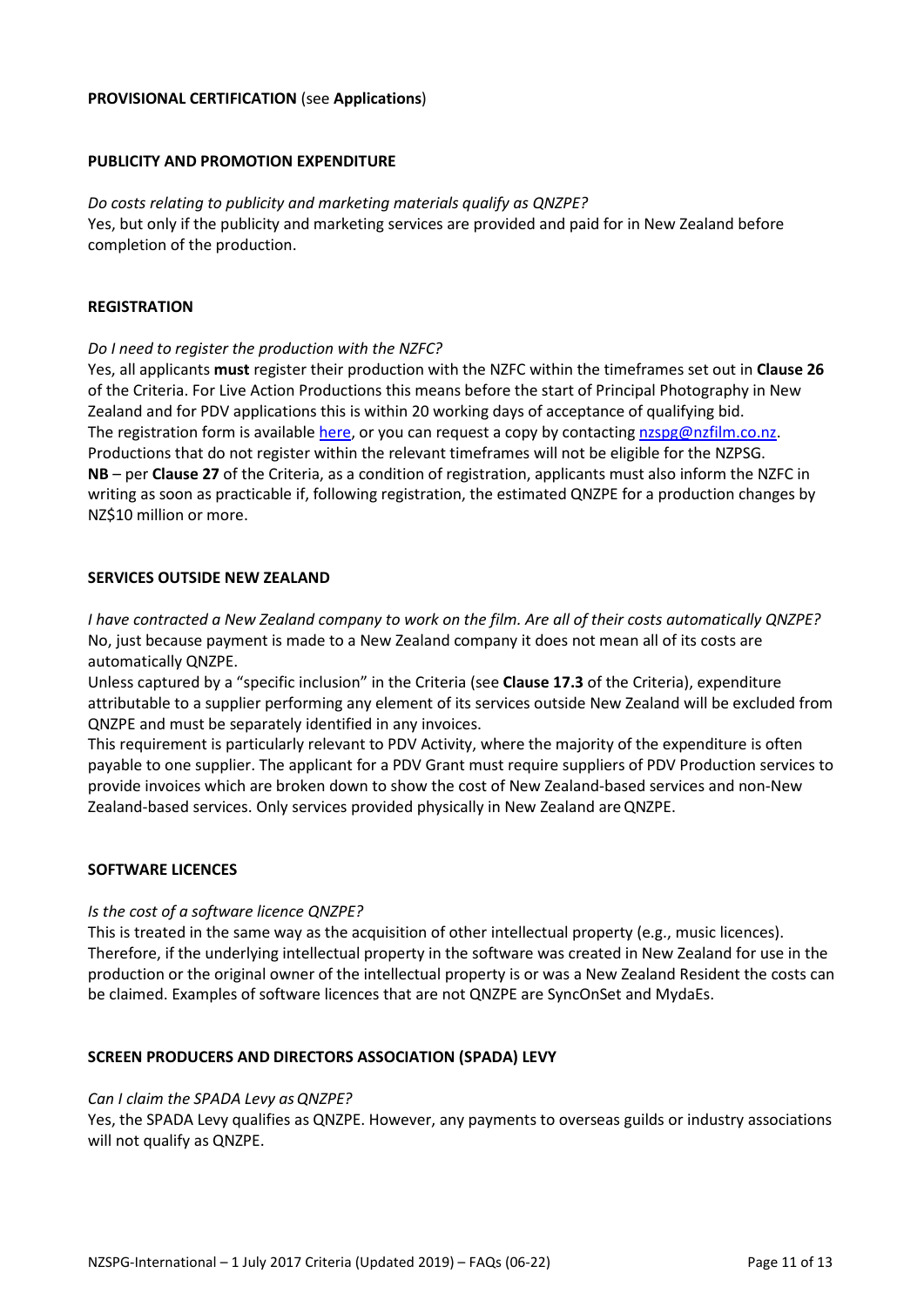#### **SERVICE FEES**

#### *Are service or booking fees QNZPE?*

Service fees are QNZPE only when paid to a New Zealand entity, even if the cost of the good or service itself is QNZPE. Examples include, when an Airbnb is booked in New Zealand for the purposes of the production, costs payable to the New Zealand host would qualify but the service fee payable to Airbnb would not. Booking fees paid to an overseas airline for a qualifying flight would also be excluded.

#### **SPECIAL PURPOSE VEHICLE (SPV) EXCEPTIONS**

#### *When does the PDV Grant Exception apply?*

The PDV Grant Exception applies where the applicant is the producer who uses one or only a small number of PDV suppliers in New Zealand to undertake PDV work on its various productions. For example, the applicant (a New Zealand company) is owned by a US‐based studio which engages one of New Zealand's digital effects companies to carry out PDV work on its productions. In this example, the studio does not need to set up a new SPV for each separate production, provided it obtains a waiver under this clause before they apply for provisional or final certification.

#### **TAX**

#### *Are taxes QNZPE?*

Taxes are not goods or services and therefore not QNZPE; including, but not limited to: duties, levies, VAT, withholding tax and GST.

#### *Do I have to pay income tax on the Grant?*

No, the Grant is exempt for the purposes of income tax.

#### *Does the Grant include GST?*

The Grant is calculated on amounts that are net of GST. However, due to New Zealand tax laws, when the Grant is paid, it is paid plus GST. The applicant must therefore return the GST component as part of its normal GST returns.

*Can VAT or other non‐New Zealand tax be included in QNZPE?* No, payments made towards an applicant's or a production's tax obligations cannot be included in QNZPE.

## *What is the intention of the "overseas taxes" exclusion?*

The overseas taxes exclusion is intended to capture taxation "fringes" (as that term is understood in the U.S. screen industry). For example, a U.S state healthcare tax will be excluded from QNZPE.

## **TIPS** (see *Gratuities***)**

## **TRAVEL OUTSIDE NEW ZEALAND**

*If New Zealanders travel to another country for part of the production, can I claim their fee and costs relating to those services as QNZPE?*

No, only fees and costs relating to services performed in New Zealand on the production are QNZPE.